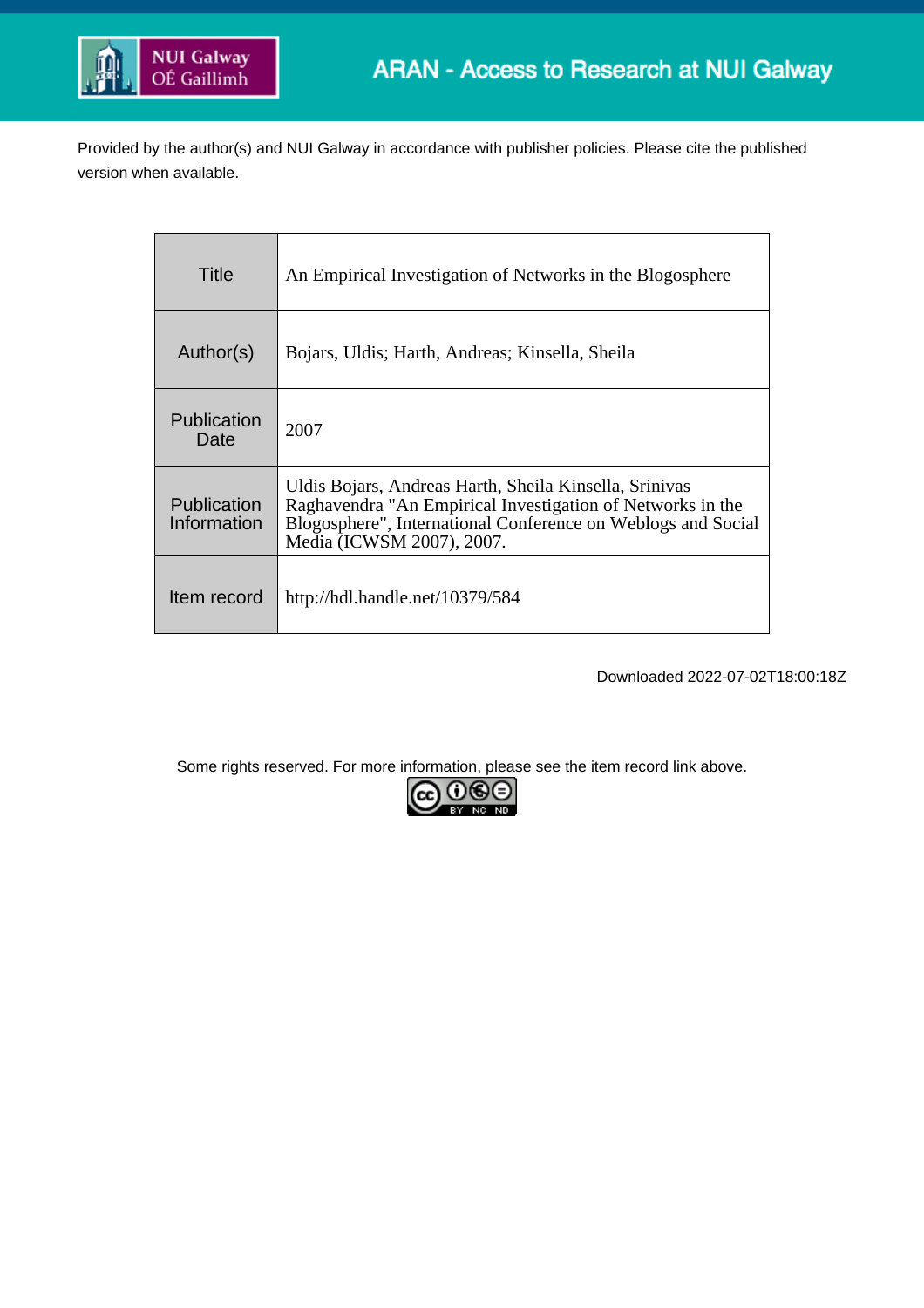# **An Empirical Investigation of Networks in the Blogosphere**

Uldis Bojars Andreas Harth Sheila Kinsella Srinivas Raghavendra National University of Ireland, Galway

University Road

Galway, Ireland

{uldis.bojars,andreas.harth,sheila.kinsella}@deri.org, s.raghav@nuigalway.ie

### **Abstract**

We seek out to investigate the social networks manifested in weblogs. Our dataset, derived from an initial list of URIs, consists of 3.9M files in XML or RDF format, totalling over 400M statements in RDF. We continue by applying wellknown network analysis algorithm to parts of the derived network. Our experiments show that links analysis algorithms benefit from input in a common, structured data model.

### **1. Introduction**

In recent times, weblogs have increasingly become important not only in disseminating information, but influencing people in their decision-making process.

The primary objective of the paper is to detect influential entities in the data graph derived from weblogs. There is a growing body of literature on measuring the influence in the Blogosphere by identifying the most popular blogs, e.g. [3]. Rather than looking only at the link structure between weblogs and posts we are interested in understanding the relations among entities in the Blogosphere, such as people, posts, categories, etc.

We show how to construct a network of relations from a large number of sources, represented in a multitude of feed formats. Then we bring this information to a commond data model and calculate metrics derived from this network of relations.

### **2. Materials and Methods**

In this section we describe a common data model and data sources used in our work, as well as conversion and purification performed on these materials. We use a structured data format in order to more easily extract and process data about different types of entities (blogs, posts, people, topics) and relations between them, and to be able to perform network analysis on multiple dimensions.

Regular weblog pages are meant for human users and lack structural information, however, most weblogs also provide web feeds – a machine readable data format for frequently updated content and a structured information source we can leverage. Most of the feed formats, e.g. RSS 2 and Atom, use XML as the underlying data format, which is based on a tree data model. XML is sufficient to express data in these formats, but is limited in usefulness if the data need to be with new properties or relations, or if different kinds of information

*ICWSM'2007 Boulder, Colorado, USA*

need to be integrated.

The Resource Description Framework (RDF) is designed to represent information about resources on the Web, based on a graph model rather than a tree data model. It allows to integrate different types of data, and extend schema information with new relations and properties. We convert all data into RDF according to the data model described below.



Fig. 1: Main concepts and connections in the data model.

Figure 1 shows a high-level view of our data model. Its core is an ontology for Semantically Interlinked Online Communities  $(SIOC)^1$  which allows to describe main concepts of weblogs and other online community sites[1]. SIOC is used in conjunction with Dublin Core (DC) vocabulary for defining additional properties; FOAF vocabulary for describing information about people and their relations; and  $SKOS<sup>2</sup>$  to describe categories and tags. A number of sites, such as Live-Journal, use RDF and FOAF to provide information about creators of the content, which can then be integrated with blog content data.

A common problem when working with different feed formats is that some information may be lost when converting data, e.g., from RSS 1.0 to Atom or from Atom to RSS 2.0. The SIOC ontology provides a common framework or data model to which all feed formats can be converted without loosing information.

The initial starting point in our study of the Blogosphere is the ICWSM 2006 conference dataset, consisting of 14M posts from 3M weblogs. The dataset seems to be converted from the HTML and contains little more information beyond the date and time of a post, author name or nickname, title of the post, weblog URL, tags/categories, and outlinks. While exhibiting the desirable property of uniform representation

 $1$  http://sioc-project.org/

<sup>2</sup> http://www.w3.org/2004/02/skos/